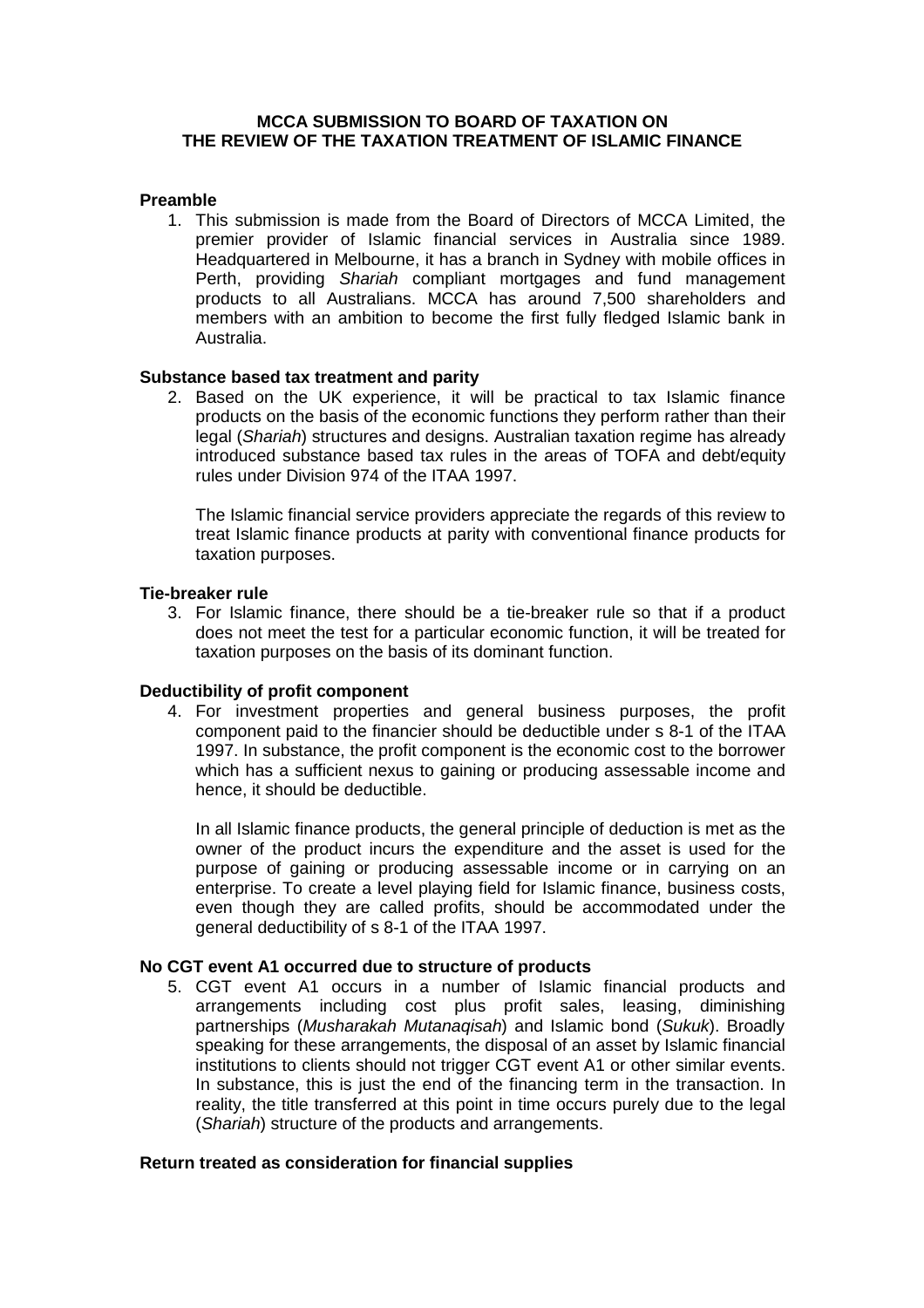6. Under Division 40 of the GST Act 1999, financial supplies are characterised as supplies for which interest is paid as consideration. As Islamic finance does not recognise interest as a price paid for a financial service, the entire GST financial supply regime seemingly becomes inoperative. To rectify this situation, there should be a provision to recognise a return paid to Islamic financial service providers as consideration and hence, the relevant supply should be treated as a financial supply.

This characterisation of Islamic finance products as financial supply is to remove an impediment in the current tax laws in relation to Islamic finance. In the absence of this treatment, Islamic financial service providers will not be entitled to the reduced input tax credits (RITCs) under Reg 40 of the GST Regulations 1999 which will render them highly uncompetitive in the Australian finance market.

## *Shariah* **compliant mortgage products and entitlement to RITCs**

7. In economic function and substance, Islamic mortgage products using cost plus profit sale (*Murabahah*), leasing (*Ijarah*), partnership (*Musharakah*) and diminishing partnership (*Musharakah Mutanaqisah*), are equivalent to conventional mortgage. Although their legal structures and designs are different, they essentially provide a loan to purchase properties and assets.

Under Reg 40 of the GST Regulations 1999, loans are financial supplies. A financial supply is defined as a provision, acquisition or disposal of an interest for consideration. An interest relates to a debt, right under a contract or a right to receive a payment. All these conditions are satisfied by *Shariah* compliant mortgage products.

Accordingly, *Shariah* compliant mortgage products should be treated as financial supplies and hence, RITCs should be allowed for acquisitions made to provide these supplies. In the absence of this treatment, these products would be prohibitively expensive which would act as an impediment to the development of this essential segment of the Islamic finance market in Australia.

# **GST treatment of Hire Purchase (***Ijarah***) based Islamic finance products**

8. Although the Government has announced its plan to make the supply of hire purchase fully taxable as of 1 July 2012, products based on leasing concept will remain to be a huge issue for Islamic finance, especially in the mortgage market. Currently, a substantial number of properties are financed on the basis of a method called "leasing ending with ownership" (*Ijarah Muntahiya Bittammlik*). As these loans are designed as leasing, GST will apply to them which will make these products prohibitively expensive for consumers. (Imagine purchasing a house for, say, \$800,000 and paying 10% GST on it. No borrower from conventional banks pays GST on loaned money).

As provided under Division 240 of the ITAA 1997, the lease based Islamic finance products should not be treated as notional sale and loan. The intention and substance of these lease based arrangements is to provide a loan to acquire properties and assets.

Division 250 of the ITAA 1997 would not be appropriate to apply as most of the clients for Islamic finance products would be non-governmental entities and they will be subject to ordinary taxation rather than their income treated as exempt income.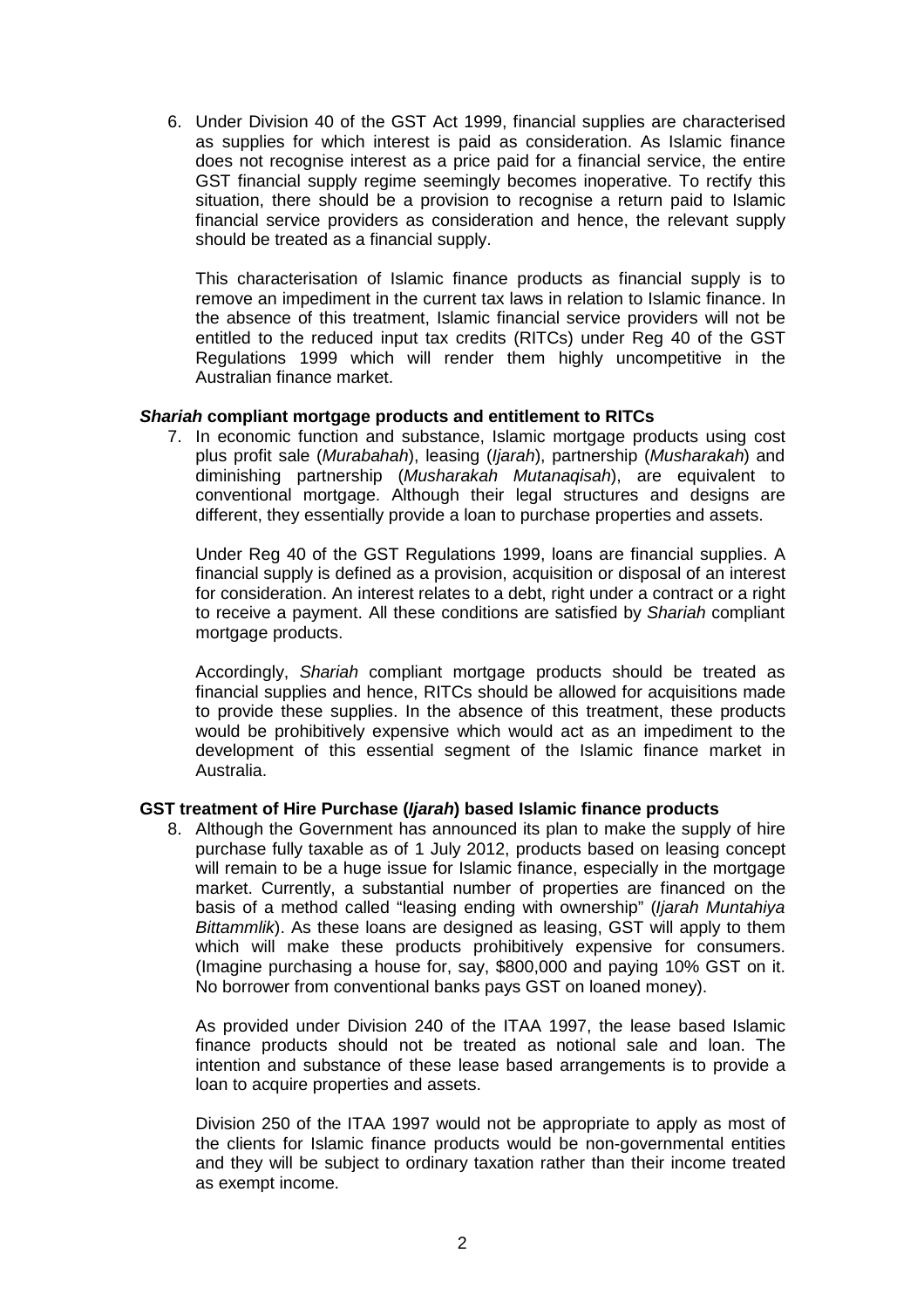In the Islamic finance industry throughout the World, *Ijarah* or lease based products are used to provide loans to clients. It is primarily used as a method of finance in the real estate industry. Although the structure of many Islamic finance products is based on leasing arrangements, the economic function they perform is financing and hence, they should be treated as financial supplies and no GST should apply.

### **Non-resident withholding tax and financier withholding tax**

9. As Islamic finance is not indigenous to Australia, it is highly likely that nonresidents will be involved with *Shariah* compliant products and arrangements in our jurisdiction. It is also likely that a dependent agent will be present in Australia with transactions involving non-residents. Under s 6(1) of the ITAA 1936, if a resident agent is a dependent agent of the non-resident financier, the agent will be treated as a Permanent Establishment (PE) of the nonresident. In this case, the income or profit component will be attributed to the PE as business income and ordinarily taxed in Australia.

DTAs, under *International Tax Agreements Act 1953*, facilitate cross boarder economic and financial engagements through preventing double taxation and eliminating fiscal evasion. It will be suggestive for the Board of Taxation to recommend the initiation of tax treaties with major countries of *Shariah* compliant finance activities.

Returns paid for *Shariah* compliant products are generally derived on the basis of trading profits, rental payments or management fees. By definition, these returns are not interest in an ordinary sense of the term. Hence, we propose to identify "interest withholding tax" (IWT) as "financier withholding tax" (FWT) in the legislation. This will avoid any potential controversies in relation to the concept of finance in the Islamic law.

The existing regime of dividend withholding tax (s 128 of the ITAA 1936) and royalty withholding tax (s 128B of the ITAA 1936) could be operative for transactions under Islamic finance.

In relation to IWT, our views are as follows:

- a) Rename it as FWT and tax it under the existing regime. This treatment will produce a fair outcome for Australia and non-residents as these payments are in the nature of interest or some would perceive to be as such in nature or
- b) Apply the regulation-making powers provided by ss 128F and 128FA of the ITAA 1936 to exempt from tax. This will serve the legislative purpose of encouraging flows of capital from abroad and enhancing the development of Australia as a centre for financial services.

## *Sukuk* **treated as an ordinary financial arrangement**

10. Due to legal structure of *Sukuk* (Islamic bonds), it has implications for CGT, GST, debt/equity rules, TOFA timing rules, leasing and stamp duty. In substance, the economic function performed by *Sukuk* instruments is to provide financing backed by real assets. Hence, it should be treated as an ordinary financial arrangement and taxed accordingly.

The *Sukuk* arrangements involve the legal sale of equity based securities together with an agreement to buy back the same securities within a certain period of time. Under Division 230 of the ITAA 1997, this arrangement could